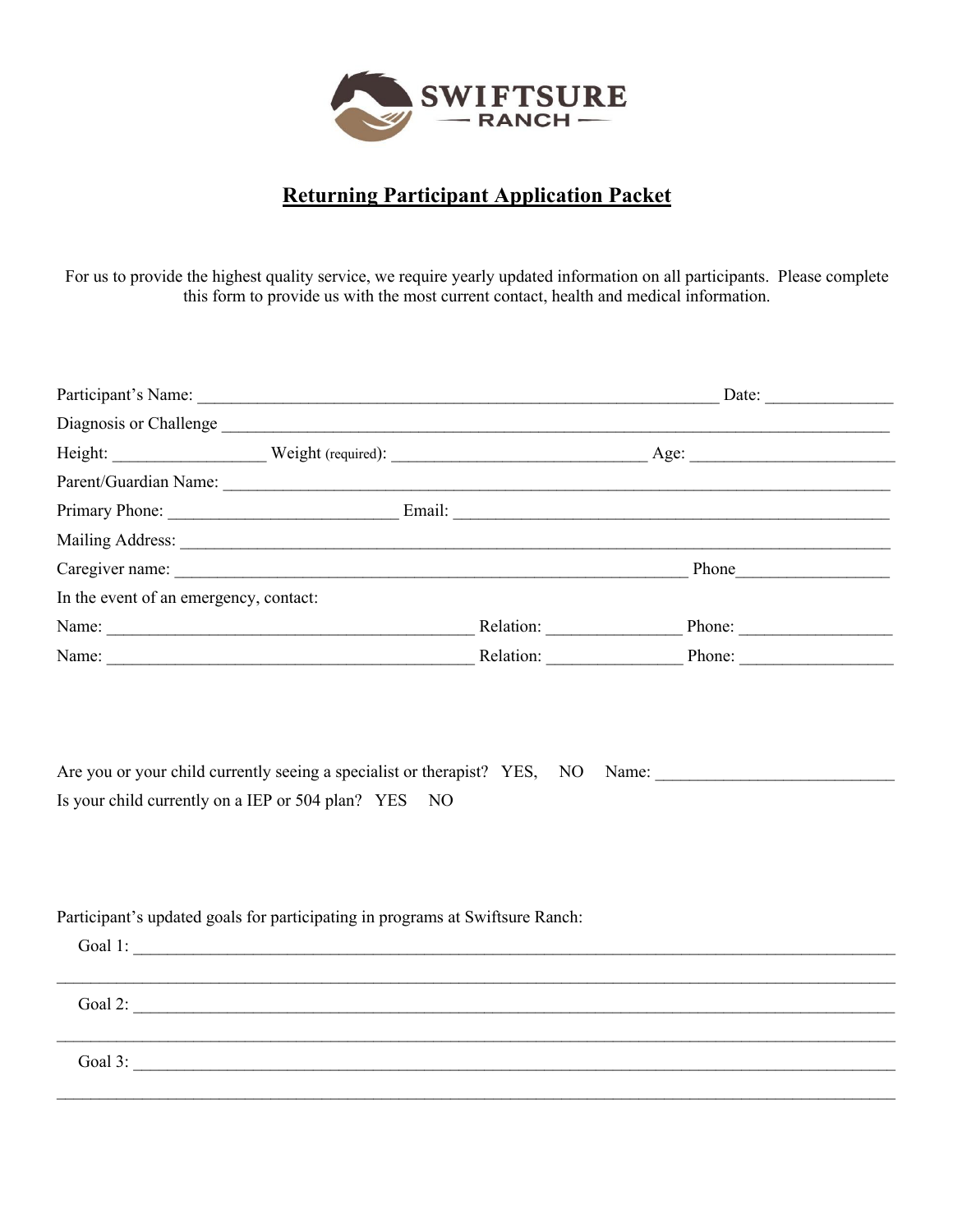

Changes to medical status in the past year? (Include any hospitalizations, surgeries, seizures, change in medication, changes in medical status, allergies, other): Yes No

 $\mathcal{L}_\mathcal{L} = \mathcal{L}_\mathcal{L} = \mathcal{L}_\mathcal{L} = \mathcal{L}_\mathcal{L} = \mathcal{L}_\mathcal{L} = \mathcal{L}_\mathcal{L} = \mathcal{L}_\mathcal{L} = \mathcal{L}_\mathcal{L} = \mathcal{L}_\mathcal{L} = \mathcal{L}_\mathcal{L} = \mathcal{L}_\mathcal{L} = \mathcal{L}_\mathcal{L} = \mathcal{L}_\mathcal{L} = \mathcal{L}_\mathcal{L} = \mathcal{L}_\mathcal{L} = \mathcal{L}_\mathcal{L} = \mathcal{L}_\mathcal{L}$  $\mathcal{L}_\mathcal{L} = \mathcal{L}_\mathcal{L} = \mathcal{L}_\mathcal{L} = \mathcal{L}_\mathcal{L} = \mathcal{L}_\mathcal{L} = \mathcal{L}_\mathcal{L} = \mathcal{L}_\mathcal{L} = \mathcal{L}_\mathcal{L} = \mathcal{L}_\mathcal{L} = \mathcal{L}_\mathcal{L} = \mathcal{L}_\mathcal{L} = \mathcal{L}_\mathcal{L} = \mathcal{L}_\mathcal{L} = \mathcal{L}_\mathcal{L} = \mathcal{L}_\mathcal{L} = \mathcal{L}_\mathcal{L} = \mathcal{L}_\mathcal{L}$  $\mathcal{L}_\mathcal{L} = \mathcal{L}_\mathcal{L} = \mathcal{L}_\mathcal{L} = \mathcal{L}_\mathcal{L} = \mathcal{L}_\mathcal{L} = \mathcal{L}_\mathcal{L} = \mathcal{L}_\mathcal{L} = \mathcal{L}_\mathcal{L} = \mathcal{L}_\mathcal{L} = \mathcal{L}_\mathcal{L} = \mathcal{L}_\mathcal{L} = \mathcal{L}_\mathcal{L} = \mathcal{L}_\mathcal{L} = \mathcal{L}_\mathcal{L} = \mathcal{L}_\mathcal{L} = \mathcal{L}_\mathcal{L} = \mathcal{L}_\mathcal{L}$  $\mathcal{L}_\mathcal{L} = \mathcal{L}_\mathcal{L} = \mathcal{L}_\mathcal{L} = \mathcal{L}_\mathcal{L} = \mathcal{L}_\mathcal{L} = \mathcal{L}_\mathcal{L} = \mathcal{L}_\mathcal{L} = \mathcal{L}_\mathcal{L} = \mathcal{L}_\mathcal{L} = \mathcal{L}_\mathcal{L} = \mathcal{L}_\mathcal{L} = \mathcal{L}_\mathcal{L} = \mathcal{L}_\mathcal{L} = \mathcal{L}_\mathcal{L} = \mathcal{L}_\mathcal{L} = \mathcal{L}_\mathcal{L} = \mathcal{L}_\mathcal{L}$  $\mathcal{L}_\mathcal{L} = \mathcal{L}_\mathcal{L} = \mathcal{L}_\mathcal{L} = \mathcal{L}_\mathcal{L} = \mathcal{L}_\mathcal{L} = \mathcal{L}_\mathcal{L} = \mathcal{L}_\mathcal{L} = \mathcal{L}_\mathcal{L} = \mathcal{L}_\mathcal{L} = \mathcal{L}_\mathcal{L} = \mathcal{L}_\mathcal{L} = \mathcal{L}_\mathcal{L} = \mathcal{L}_\mathcal{L} = \mathcal{L}_\mathcal{L} = \mathcal{L}_\mathcal{L} = \mathcal{L}_\mathcal{L} = \mathcal{L}_\mathcal{L}$ 

Please describe any changes or concerns:

Signature: \_\_\_\_\_\_\_\_\_\_\_\_\_\_\_\_\_\_\_\_\_\_\_\_\_\_\_\_\_\_\_\_\_\_\_\_\_\_\_\_\_\_\_\_\_\_\_\_\_\_\_\_\_\_\_\_\_\_\_\_\_\_\_\_ Date: \_\_\_\_\_\_\_\_\_\_\_\_\_\_\_\_\_\_\_\_

(*Parent/guardian if participant is under 18*)

### **Media Waiver**

Participant Name: \_\_\_\_\_\_\_\_\_\_\_\_\_\_\_\_\_\_\_\_\_\_\_\_\_\_\_\_\_\_\_\_\_\_\_\_\_\_\_\_\_\_\_\_\_\_\_\_\_\_\_\_\_\_\_\_\_\_\_\_\_\_\_\_\_\_\_\_\_\_\_\_\_\_\_\_\_\_\_\_\_

I DO \_\_\_\_\_\_\_ or DO NOT \_\_\_\_\_\_\_\_\_\_\_ grant Swiftsure Ranch permission to take and reproduce photographs and video of the above listed participant for the purpose of publication, promotion, advertising, or fundraising. I allow these photos. or videos to be used in any manner or medium, including social media.

Signature: \_\_\_\_\_\_\_\_\_\_\_\_\_\_\_\_\_\_\_\_\_\_\_\_\_\_\_\_\_\_\_\_\_\_\_\_\_\_\_\_\_\_\_\_\_\_\_\_\_\_\_\_\_\_\_\_\_\_\_\_\_\_\_\_\_\_\_\_\_ Date: \_\_\_\_\_\_\_\_\_\_\_\_\_\_ *(Parent or guardian if participant is under 18)*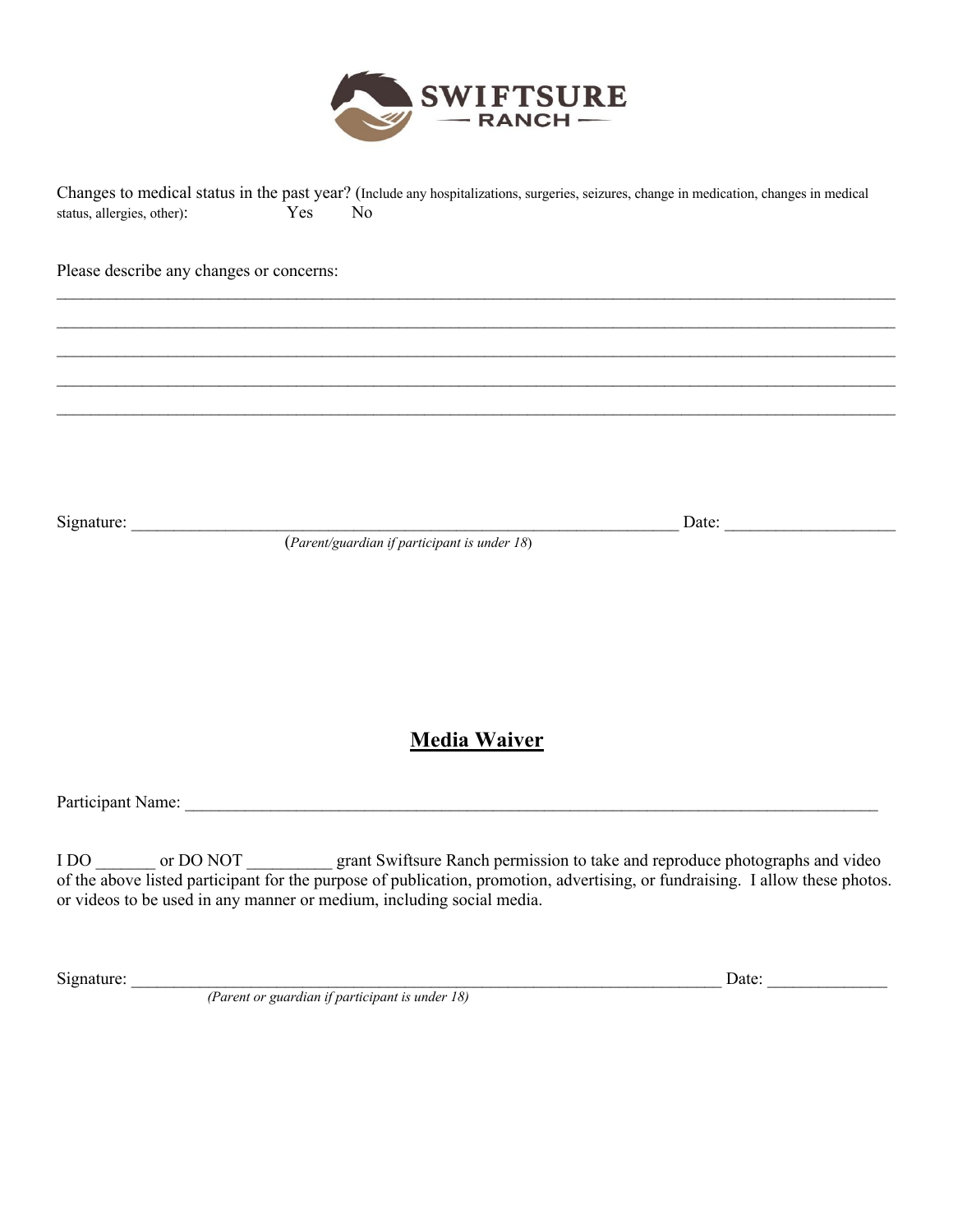

## **RELEASE OF LIABILITY**

I, the undersigned, for myself and/or on behalf of my child warrant and agree that I will make no claim or file suit for any injury to person or property, or for any loss or destruction of any article of any kind or nature in connection with the participation of me and/or child at the Swiftsure Ranch and/or participation in the programs of the Swiftsure Ranch Therapeutic Equestrian Center. I understand that neither the Swiftsure Ranch nor Swiftsure Ranch Therapeutic Equestrian Center nor their respective officers, directors, employees, volunteers, or agents accept any responsibility for accidents, damage, injury or illness to the riders, horses, members, sponsors, agents, spectators or any other person or property owner in connection with operation of the Swiftsure Ranch. As a condition of using the facilities of the Swiftsure Ranch and the programs of Swiftsure Ranch Therapeutic Equestrian Center, I hereby waive, on my own behalf and/or for my child, all claims arising out of any act or omission of the Swiftsure Ranch and/or Swiftsure Ranch Therapeutic Equestrian Center and their respective officers, directors, employees, volunteers, and agents. I understand that there are inherent risks in any participation and those risks are assumed by me for myself and/or on behalf of my child. I fully understand that animals and conditions are unpredictable and that the risk of injury or death is inherent to the activity of equine-assisted activities and therapies. For myself and/or on behalf of the child, I fully assume the responsibility for the risk of injury or death caused by my and/or the child's contact with horses and horseback riding. I, and/or on behalf of the child, completely release Swiftsure Ranch and Swiftsure Ranch Therapeutic Equestrian Center and their respective officers, directors, employees, volunteers, and agents from any and all liability for any and all injuries or death to either of me and/or to the child caused by my and/or child's contact with horses and/or horseback riding. Signing of this form binds me and/or my child to this hold harmless agreement. This document shall be constructed under the laws of the State of Idaho.

| Participant's Name:        |                                 |       |  |
|----------------------------|---------------------------------|-------|--|
| Participant Signature:     |                                 | Date: |  |
| Parent/Guardian Signature: |                                 | Date: |  |
|                            | (If participant is under $18$ ) |       |  |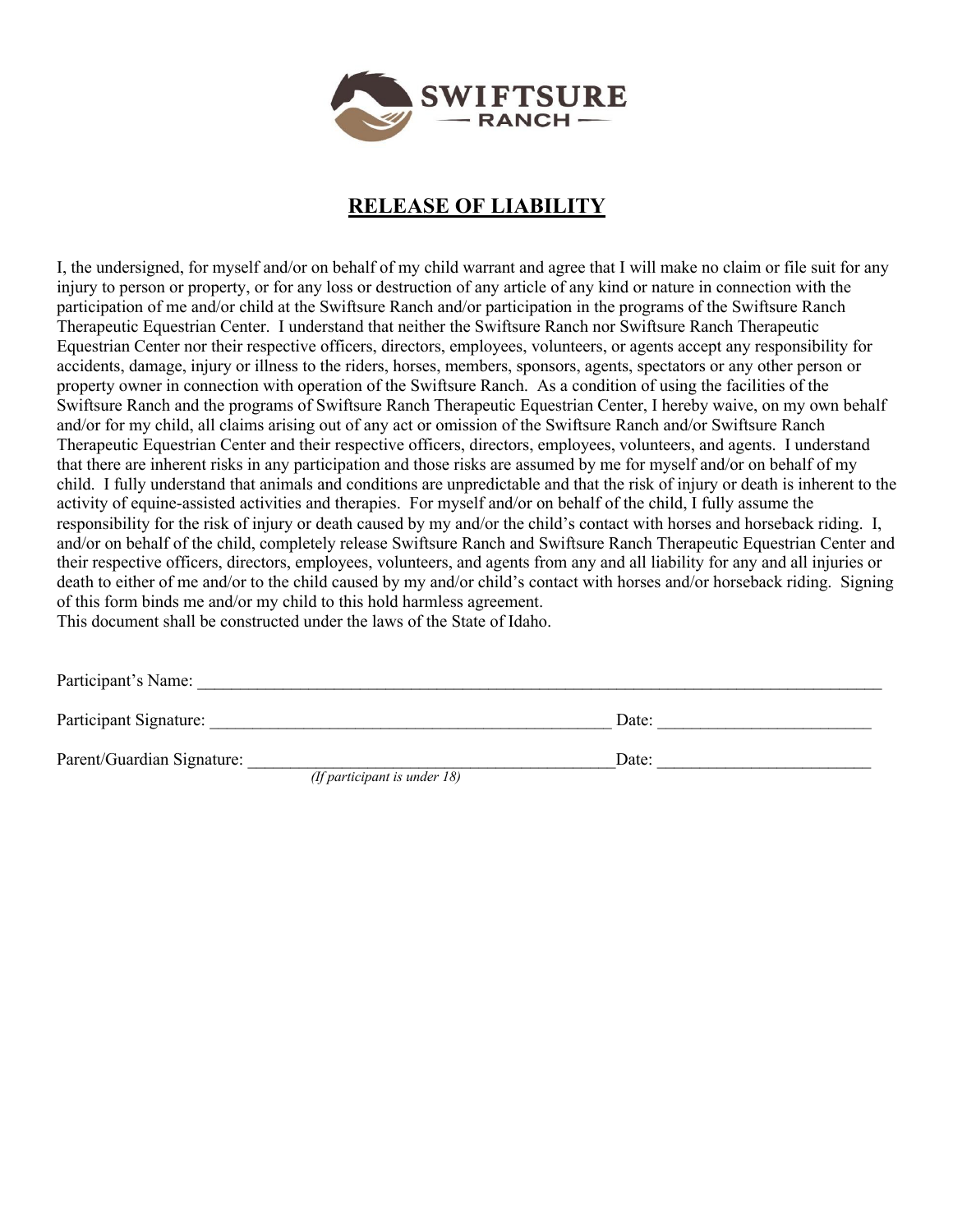

#### **Authorization for Emergency Medical Treatment**

| Participant Name:                                                                    |           | DOB:         |  |
|--------------------------------------------------------------------------------------|-----------|--------------|--|
| Preferred medical facility:                                                          |           |              |  |
|                                                                                      |           | Policy $#$ : |  |
| Family physician:                                                                    |           | Phone:       |  |
| Allergies:                                                                           |           |              |  |
| Current medications (prescription and over the counter):                             |           |              |  |
|                                                                                      |           |              |  |
| Other pertinent medical information about you or your child in case of an emergency: |           |              |  |
|                                                                                      |           |              |  |
|                                                                                      |           |              |  |
| In the event of an emergency, contact:                                               |           |              |  |
| Name:                                                                                | Relation: | Phone:       |  |
| Name:                                                                                | Relation: | Phone:       |  |
| Name:                                                                                | Relation: | Phone:       |  |

I CONSENT for emergency medical treatment/aid in the case of illness or injury during the process of receiving services or while being on the Swiftsure Ranch property. I authorize Swiftsure Ranch.

Therapeutic Equestrian Center to: (1) Secure and retain medical treatment and transportation if needed, and (2) Release client records upon request to the authorized individual or agency involved in emergency medical treatment. I release the Swiftsure Ranch and Swiftsure Ranch Therapeutic Equestrian Center staff from any and all liability for any decision made in regard to my child's or my injury, care or hospitalization.

I DO NOT CONSENT for emergency medical treatment/aid in the case of illness or injury during the process of receiving services or while being on the Swiftsure Ranch property.

Parent or guardian MUST always remain on site during equine-assisted activities.

Signature: \_\_\_\_\_\_\_\_\_\_\_\_\_\_\_\_\_\_\_\_\_\_\_\_\_\_\_\_\_\_\_\_\_\_\_\_\_\_\_\_\_\_\_\_\_\_\_\_\_\_\_\_ Date: \_\_\_\_\_\_\_\_\_\_\_\_\_\_\_

 **Swiftsure Ranch Therapeutic Equestrian Center 114 Calypso Lane, Bellevue, Idaho 83313 Phone: 208.578.9111\* Fax: 208.567.9139 \* kristy@swiftsureranch.org www.swiftsureranch.org**